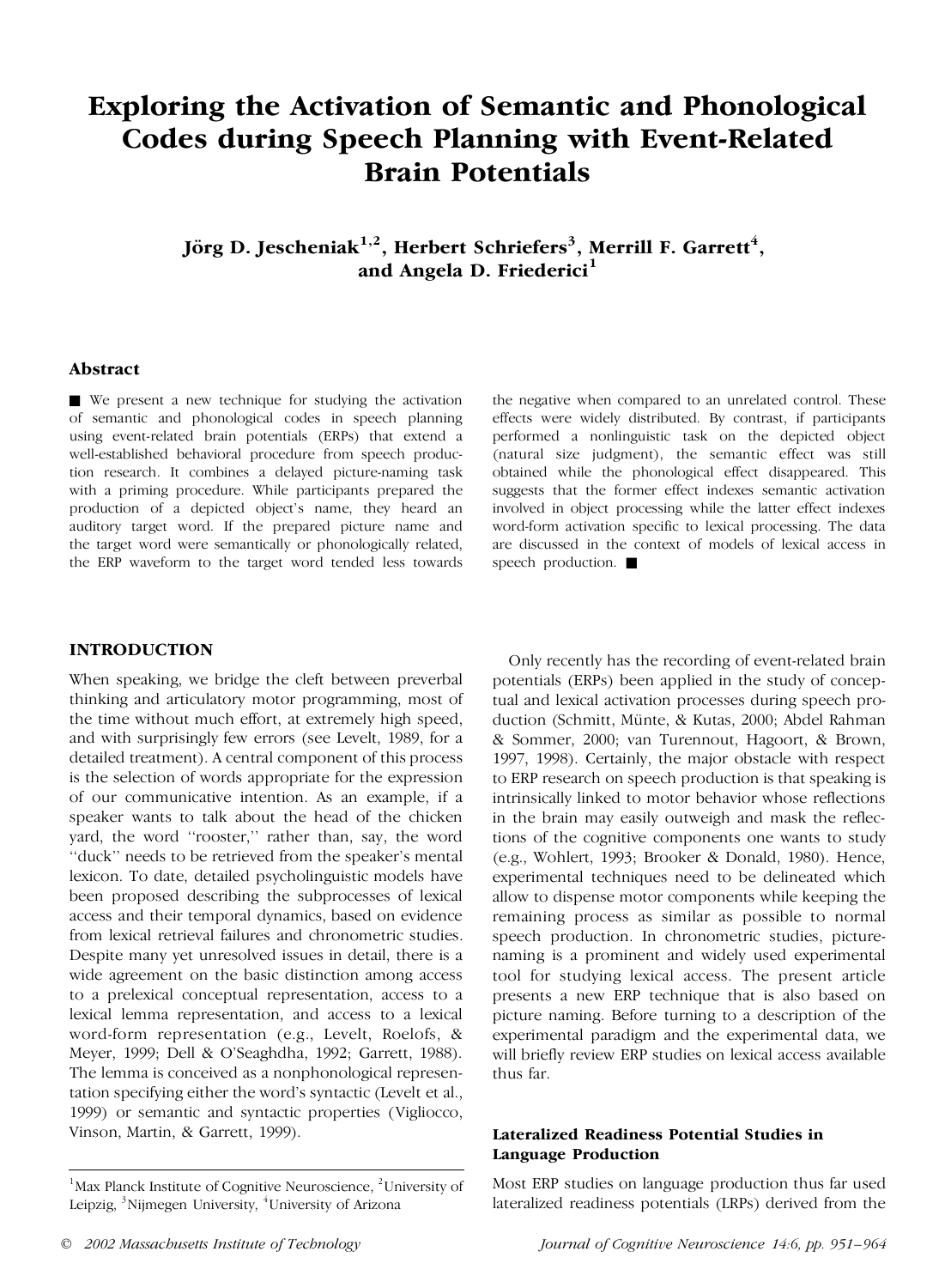participant's electroencephalogram to explore the temporal sequence in which different types of lexical information can be retrieved during speech planning. The LRP is a specific index for response preparation and its onset provides an estimate for the moment in time at which a certain type of information affects the preparation of a voluntary movement response (e.g., Coles, Gratton, & Donchin, 1988; de Jong, Wierda, Mulder, & Mulder, 1988; Gratton, Coles, Sirevaag, Eriksen, & Donchin, 1988).

In the study by van Turennout et al. (1997), participants' primary task was to name pictures of simple objects. On the critical trials, however, they were cued to postpone the naming response and to carry out a binary go/no-go decision first. They were asked to classify the depicted object along a semantic–conceptual dimension (animate vs. inanimate) and a phonological dimension (e.g., object name ending on the phoneme ''n'' vs. object name ending on the phoneme ''s''). The push-button response required was contingent on the outcome of the two classification tasks. In one version of the task, the semantic classification determined the response hand (e.g., right-hand response in the case of an animate object), while the phonological classification determined whether the response should be given or not (e.g., response only in the case of a word-final ''n''). In the other version of the task, the phonological classification determined the response hand, while the semantic–conceptual classification determined whether a response had to be given or not.

If, in speech planning, semantic information is available prior to phonological information, preparation of the correct response in the first version of the task can be initiated as soon as the semantic information is available. Hence, an LRP was expected to develop on both go and no-go trials, because these are differentiated by the phonological information only subsequently. In the second version of the task, an LRP was expected for go trials only, because the go/no-go decision could be made based on the semantic information (which, by hypothesis, would be available early in time) while the selective response preparation could be initiated only if the phonological information became available (later on). This LRP pattern was indeed the one van Turennout et al. (1997) observed (see also Schmitt et al., 2000, for related findings). A similar pattern was obtained when replacing the semantic task by a syntactic task (grammatical gender decision, van Turennout et al., 1998). These findings are thus compatible with the notion that lemma access precedes word-form access. However, they are also in line with the idea that access to the two types of information proceeds in parallel, with the semantic (or syntactic) process terminating before the phonological process, as opposed to proceeding in two serially ordered steps. To explore this possibility, Abdel Rahman and Sommer (2000) contrasted an easy

semantic task (decision on the natural size of a depicted animal, small vs. large) that was performed quickly with a difficult one (decision on the animal's diet, herbivore vs. carnivore) that was performed more slowly. When the easy semantic task was combined with the phonological task, the pattern obtained by van Turennout et al. and Schmitt et al. was replicated. By contrast, when the difficult semantic task was combined with the phonological task, an LRP on no-go trials was no longer obtained if the semantic decision was contingent on phonological properties, challenging the notion that semantic processing strictly precedes phonological processing. At first sight, these results seem to suggest that speakers can access the phonological form of a word without having retrieved its meaning. However, it could also be the case that some particular type of semantic information was only accessed because the decision task demanded its retrieval. Put differently, there might exist one processing stream that proceeds from the processing of a restricted set of semantic properties required for lexical access to the processing of phonological information in a serial way and a second processing stream that derives additional semantic properties running in parallel and operating independent from the phonological retrieval process.<sup>1</sup>

All these studies have established the LRP technique as a novel and fruitful approach for exploring lexicalization processes as they unfold in time. Still, it is debatable to which extent binary classification tasks resemble normal language production. Typically, a speaker processes semantic, syntactic, and phonological information in a highly automatic fashion and only a fraction of it becomes available to consciousness (see Levelt, 1989, p. 20ff). The LRP task, by contrast, requires participants to use this information for feeding a complex, voluntary, and metalinguistic decision. Given this difference, one cannot exclude the possibility that there are factors that contribute to the performance in the LRP paradigm that do not figure in normal speaking. One step towards a solution of this problem is provided in recent MEG studies of picture naming by Maeß, Friederici, Damian, Meyer, and Levelt (2002) and Levelt, Praamstra, Meyer, Helenius, and Salmelin (1998) in which dipole source analyses were used to localize the cortical areas that were active during successive stages of a regular picture-naming process. In the following, we present a novel technique based on ERP recordings that also resembles the normal production process rather closely, just like the study by Levelt et al. Our technique combines a delayed picture-naming task with a priming procedure and is very similar to chronometric procedures that have successfully been applied to the study of lexical access in language production (e.g., Peterson & Savoy, 1998; Levelt et al., 1991). In fact, our approach can be seen as an ''electrified'' version of this approach. As we will see below, our approach forms the natural complement of LRP studies. LRP studies provide a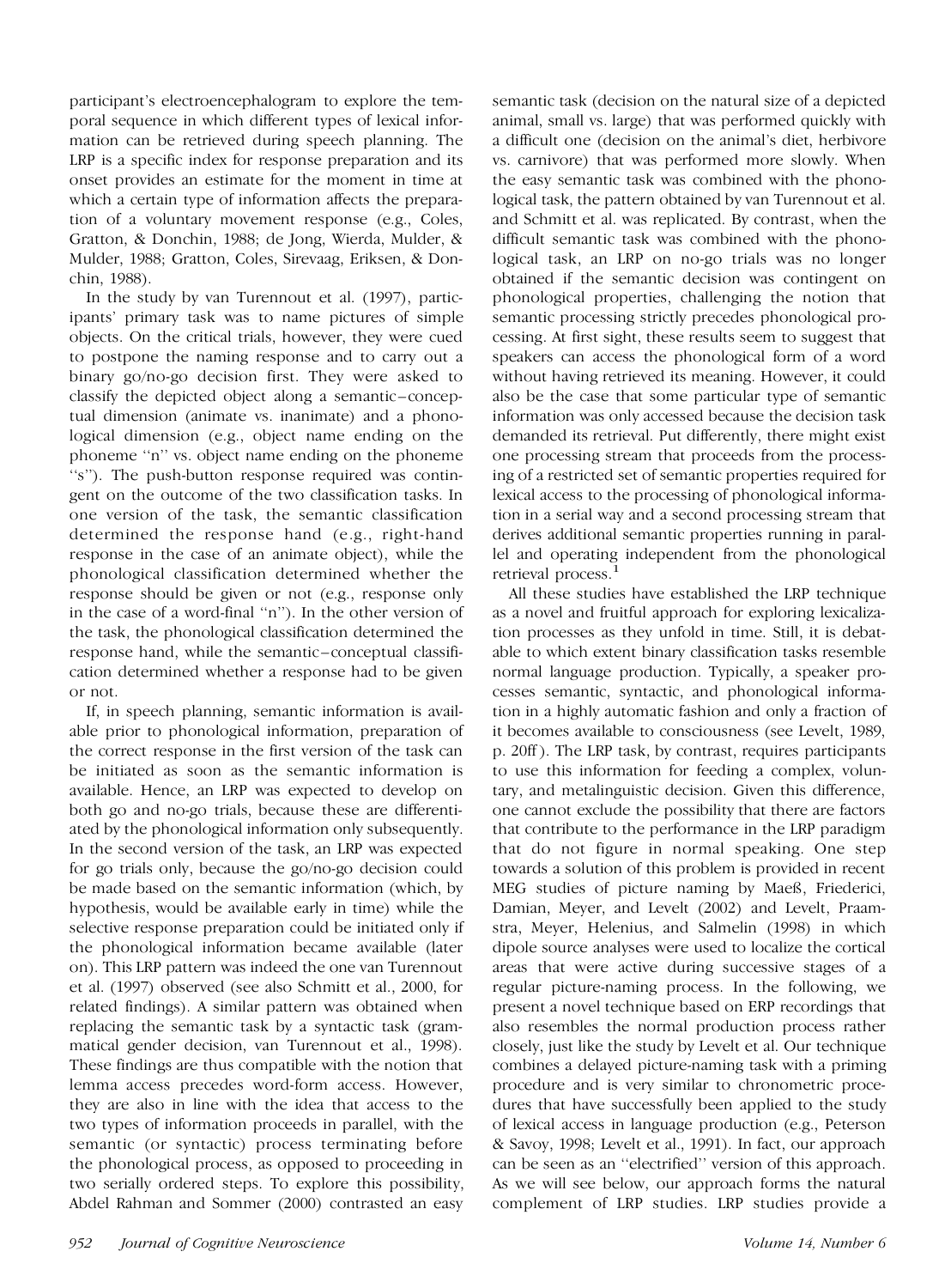detailed picture of the timing with which different types of information (semantic, phonological, and syntactic information) become available, but they do so at the price of explicitly forcing participants to retrieve these types of information. Our approach, by contrast, has a limited potential for addressing the time course issue, but it provides evidence as to what types of information become available automatically. Before describing the procedure in detail, some words on priming effects in ERP studies seem to be in place.

# **Semantic and Phonological Priming Effects in ERP Studies**

In a typical priming study, a target word is preceded by a prime word or sentence fragment and the effect of the first word or fragment on the processing of the target word is assessed. In electrophysiological studies, semantic as well as phonologically related primes modulate the amplitude of the N400 with primed targets eliciting an attenuated N400 component.

# *Semantic Influences on the N400*

Kutas and Hillyard (1980, 1983) showed that the ERPs to sentence final words forming a semantically incongruent completion elicited a negative shift peaking at around 400 msec relative to words providing a semantically congruent ending. More generally, the N400 amplitude is inversely related to the strength of meaning relation between a sentence and a critical open-class word. Parallel results have also been demonstrated for words embedded in lists and for word pairs (e.g., Brown & Hagoort, 1993; Bentin, McCarthy, & Wood, 1985). This difference in the N400 amplitude is referred to as the N400 priming effect and is also observed for auditorily presented words (e.g., Radeau, Besson, Fonteneau, & Castro, 1998; Anderson & Holcomb, 1995; Bentin, Kutas, & Hillyard, 1995; Holcomb & Neville, 1990) as well as for cross-modal presentation of prime and target (Holcomb & Anderson, 1993).

# *Phonological Influences on the N400*

Several studies showed that an N400 priming effect is also obtained with phonologically related primes. For example, when participants perform rhyme judgments on visually presented word pairs, unrelated stimuli elicit a more negative-going waveform than rhyming stimuli, peaking about 450 msec after onset of the second word (Rugg, 1984a, 1984b). Similar effects are obtained in the auditory domain. For example, Praamstra and Stegeman (1993) observed an attenuated negativity about 300 –600 msec after onset of the second word when it was preceded by a rhyming word as compared to a phonologically unrelated word. This effect was also observed if participants performed a lexical decision to the second

stimulus in place of a rhyme judgment (see also Radeau et al., 1998). This is an important finding, because in lexical decisions no conscious attention needs to be directed to the target word's phonology. This finding thus suggests that the modulation of the N400 reflects phonological processes regularly involved when processing an auditory target word. Later research then revealed that the phonological N400 effect was sensitive to the time course with which phonological information becomes available in auditory word recognition (i.e., the effect starts earlier with word-initial overlap as opposed to word-final overlap, see Praamstra, Meyer, & Levelt, 1994; see also van Petten, Coulson, Rubin, Plante, & Parks, 1999, for related evidence with respect to the retrieval of semantic information).

In short, semantic and phonological effects from a prime word on the auditory N400 can be obtained even if conscious processing of the target word at either a semantic or a phonological level is not demanded. The paradigm to be described next makes use of this observation.

# **The Experimental Paradigm**

The experimental paradigm combines a delayed picturenaming task with a priming procedure. Participants prepared the production of a picture name and vocally responded on receiving an articulation cue (''!!!''). On the experimental trials, they heard an auditory target word prior to receiving the cue. In this case, presentation of the articulation cue was further delayed until the offset of the auditory target. This target word was either semantically related to the prepared picture name, phonologically related, or unrelated. The trial scheme is illustrated in Figure 1.

The logic behind this procedure is closely related to an experimental technique that has repeatedly and successfully been applied in behavioral studies of language production (e.g., Peterson & Savoy, 1998; Levelt et al., 1991). However, instead of having participants give a timed response on the target (e.g., lexical decision or reading aloud), we recorded ERPs to the target word. Thus, the paradigm can be considered as an ''electrified'' extension of an established language production paradigm. Preparation of the naming response should lead to activation of the corresponding semantic and phonological information in the lexical–conceptual system. We expected that this activation is reflected in the ERP response to the auditory target word; the ERP to the auditory target word should differ as a function of the relation between the self-generated prime and the target. In particular, the ERP waveform for a semantically or phonologically related prime picture should be attenuated when compared to an unrelated control, as in the abovementioned N400 priming studies. This prediction is not trivial. Rather, it presupposes that the self-generated verbal code is a similarly efficient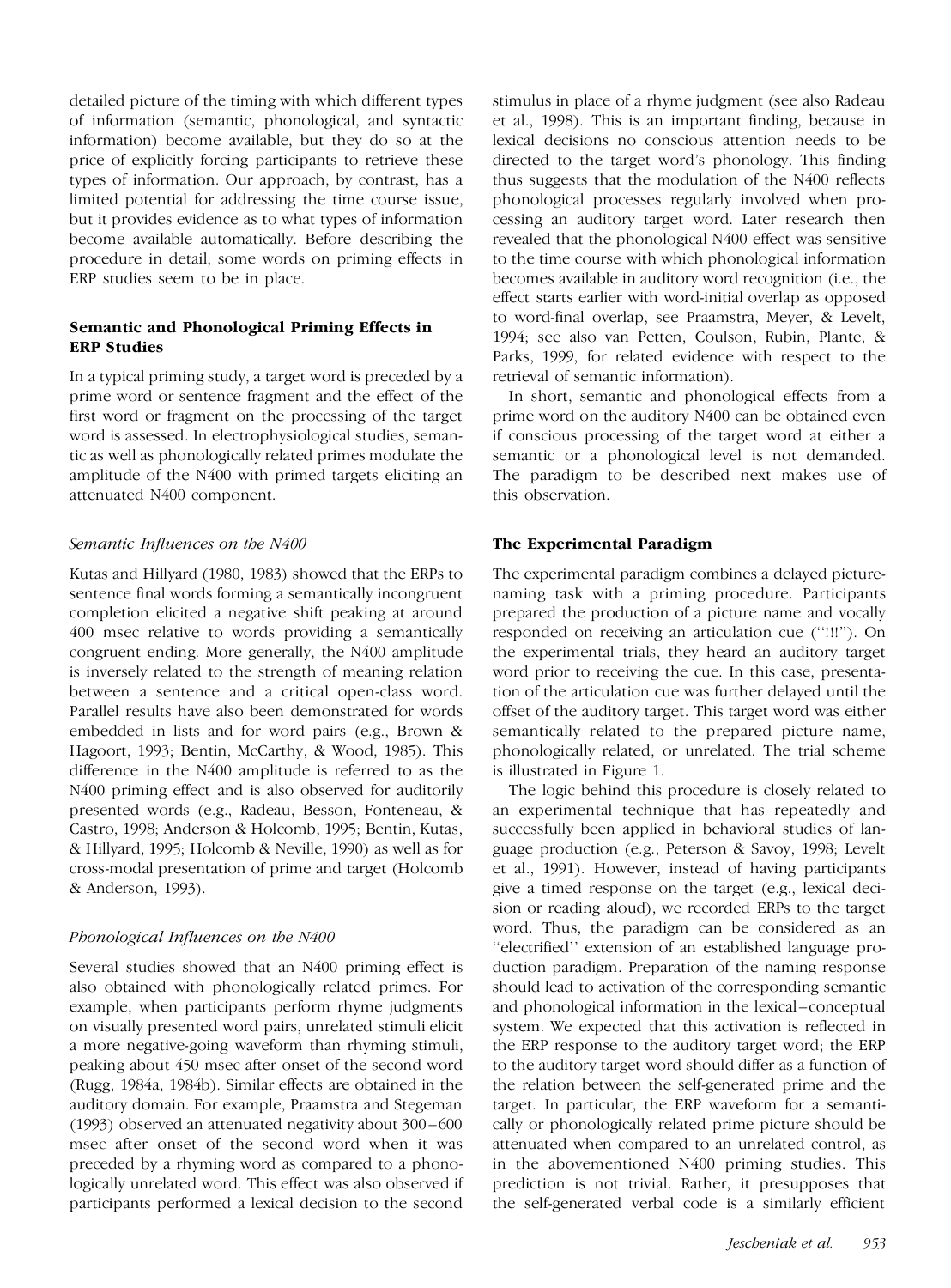**Figure 1.** Illustration of the experimental procedure.



prime as an external stimulus presented in linguistic format (i.e., in the form of a written or spoken prime word). Thus, the ERPs should provide an indication of which codes (semantic and phonological codes) become automatically activated when planning to name a picture.

If such effects are obtained, the question arises whether they are the result of lexical retrieval processes required for object naming or the result of automatic spread of activation in the conceptual –lexical system. We tested these two possibilities by contrasting the lexical task (i.e., naming, Experiment 1) with a nonlexical task (Experiment 2). In the latter task, participants did not name the depicted objects but evaluated their natural size, relative to a fixed standard. While this task clearly requires conceptual– semantic processing of the picture stimulus, retrieval of its name is neither demanded nor functional. Any potential semantic and phonological ERP effects on the target words confined to the naming task could then be taken as an index of specific lexical retrieval processes. Note that any such dissociation of ERP effects between the naming task and the size-judgment task will also be informative with respect to competing models of lexical access in speech production. For example, in a fully cascaded model (cf., Humphreys, Riddoch, & Quinlan, 1988) both tasks should yield the same results. This is the case because in such a model lexical information will always be activated as soon as the corresponding concept has become activated, even if the lexical information is irrelevant for the task at hand. By contrast, in

serial-stage models, processing of conceptual–semantic information without activation of a phonological code is perfectly conceivable (cf., Levelt et al., 1991, 1999). We will return to this issue below, when discussing the ERP results.

We designed the experimental paradigm to ensure that participants (a) indeed implicitly generated the prime words—otherwise no lexical priming effect was to be expected, and (b) attentionally processed the target words—this seemed to be a prerequisite for the elicitation of a reliable N400 (e.g., Bentin et al., 1995; Chwilla, Brown, & Hagoort, 1995; Brown & Hagoort, 1993). To meet criterion (a), participants overtly produced the prepared word on all trials with some delay following a response cue (cf. Forster & Chambers, 1973). To meet criterion (b), participants were additionally asked to decide whether a visual probe word presented at the end of the trial matched the auditory target word. To keep participants in a naming mode throughout the experimental session, the response cue delays were kept as short as possible, also in the experimental trials. In those trials, the response cue appeared 800 msec after onset of the target words. This set the upper limit for the period during which the ERP could be measured. However, for all we know from the literature, this period should be long enough to detect any modulations of the ERP to the auditory target words, due to priming from the prepared picture name. Using this basic technique, the two experiments to be reported next explored the activation of semantic and phonological codes during lexical processing (delayed naming, Experiment 1) and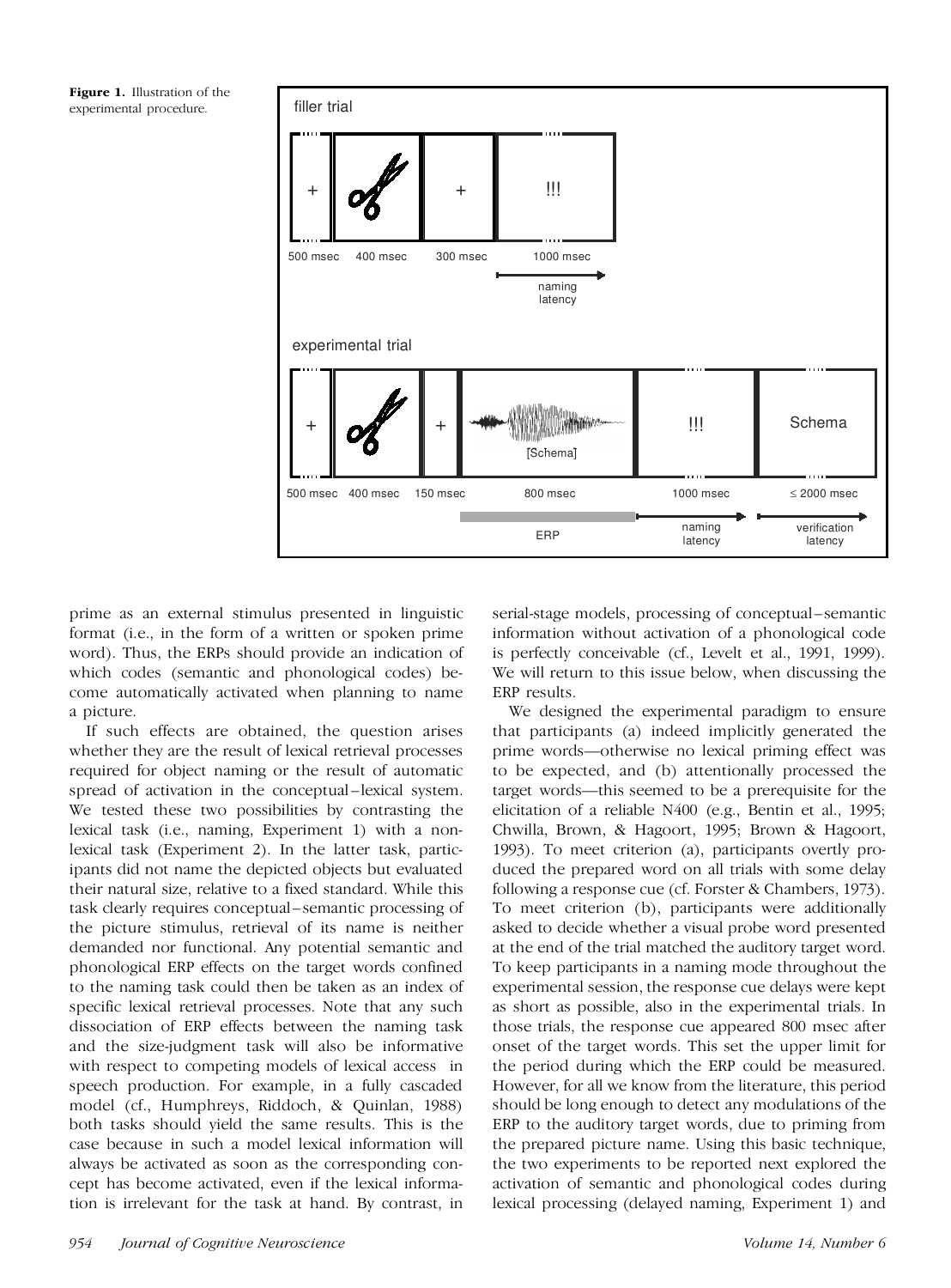**Table 1.** Mean Reaction Times (in Milliseconds) and Error Rates (in Percentage) in Delayed Naming and Probe Verification from Experiment 1

| Condition | Delayed Naming |          | Probe Verification |              |
|-----------|----------------|----------|--------------------|--------------|
|           | M              | %        | M                  | %            |
| sem-rel   | 320 (11)       | 2.1(0.8) | 523 (23)           | 2.9(7)       |
| sem-unr   | 321 (11)       | 2.5(.8)  | 526 (23)           | .8(4)        |
| pho-rel   | 328 (10)       | 0.6(0.3) | 530 (24)           | 2.1(5)       |
| pho-unr   | 321 (10)       | 1.0(6)   | 519 (19)           | 1.9(6)       |
| filler    | 383 (12)       | 0.9(4)   | $\mathbf{a}$       | <sub>a</sub> |

Standard errors are in parentheses.

sem-rel = prime picture and target word semantically related; sem-unr = prime picture and target word semantically unrelated; pho-rel = prime picture and target word phonologically related; pho-unr = prime picture and target word phonologically unrelated; filler = filler trials.

<sup>a</sup>No probes were presented in these trials.

conceptual processing (delayed size judgment, Experiment 2) of the prime picture.

# **RESULTS AND DISCUSSION**

## **Experiment 1**

## *Behavioral Measures*

Table 1 displays reaction times and error rates for delayed naming and probe verification. The analysis of naming latencies for the four experimental conditions did not yield any reliable effects (most *F*s < 1, all *p*s > .22). The analysis of error rates only revealed that more errors were made in the two semantic conditions

than in the two phonological conditions,  $F_1(1,19)$  = 5.14,  $p < .05$ ;  $F_2(1,47) = 8.02$ ,  $p < .01$ . Note however, that this difference concerns a comparison of naming performance with different probe words. Important for the issue at hand is the fact that the related and unrelated conditions (using the same probe words) did not differ in naming performance. In the analysis of probe verification latencies, there were no reliable effects (all  $Fs < 1$ ). The analysis of the corresponding error rates showed that relatedness was reliable in the participant analysis,  $F_1(1,19) = 6.07$ ,  $p < .05$ , but not in the item analysis,  $F_2(1,188) = 2.43$ ,  $p = .12$ . A similar pattern held for the interaction of relatedness and type of relation,  $F_1(1,19) = 4.54$ ,  $p = .05$ ;  $F_2(1,188) = 1.62$ ,  $p = .20$ .

In summary, there was only little effect of the experimental variables on the behavioral data. The only effect that could be confirmed in both the participant and the item analysis (more naming errors in semantic trials than in phonological trials) does not corrupt the specific comparisons of a related condition and its unrelated control.

## *ERP Measures*

The grand average ERP waveforms at midline electrodes for the semantic conditions and the phonological conditions are displayed in Figure 2. In the case of semantically or phonologically related prime pictures, the ERPs to the target words were less negative going when compared to the unrelated control. Both effects were widely distributed. However, they differed with respect to their onset with the phonological effect starting

**Figure 2.** Grand average ERPs  $(n = 20)$  for the semantic conditions (left panel) and the phonological conditions (right panel) time-locked to the onset of the auditory target word from Experiment 1. Solid lines depict related conditions, and dashed lines depict unrelated conditions. In this and all following ERP figures, negative voltage is plotted up. For presentation purposes, the data were low-pass filtered with 10 Hz. All statistical analyses were performed on the unfiltered data.

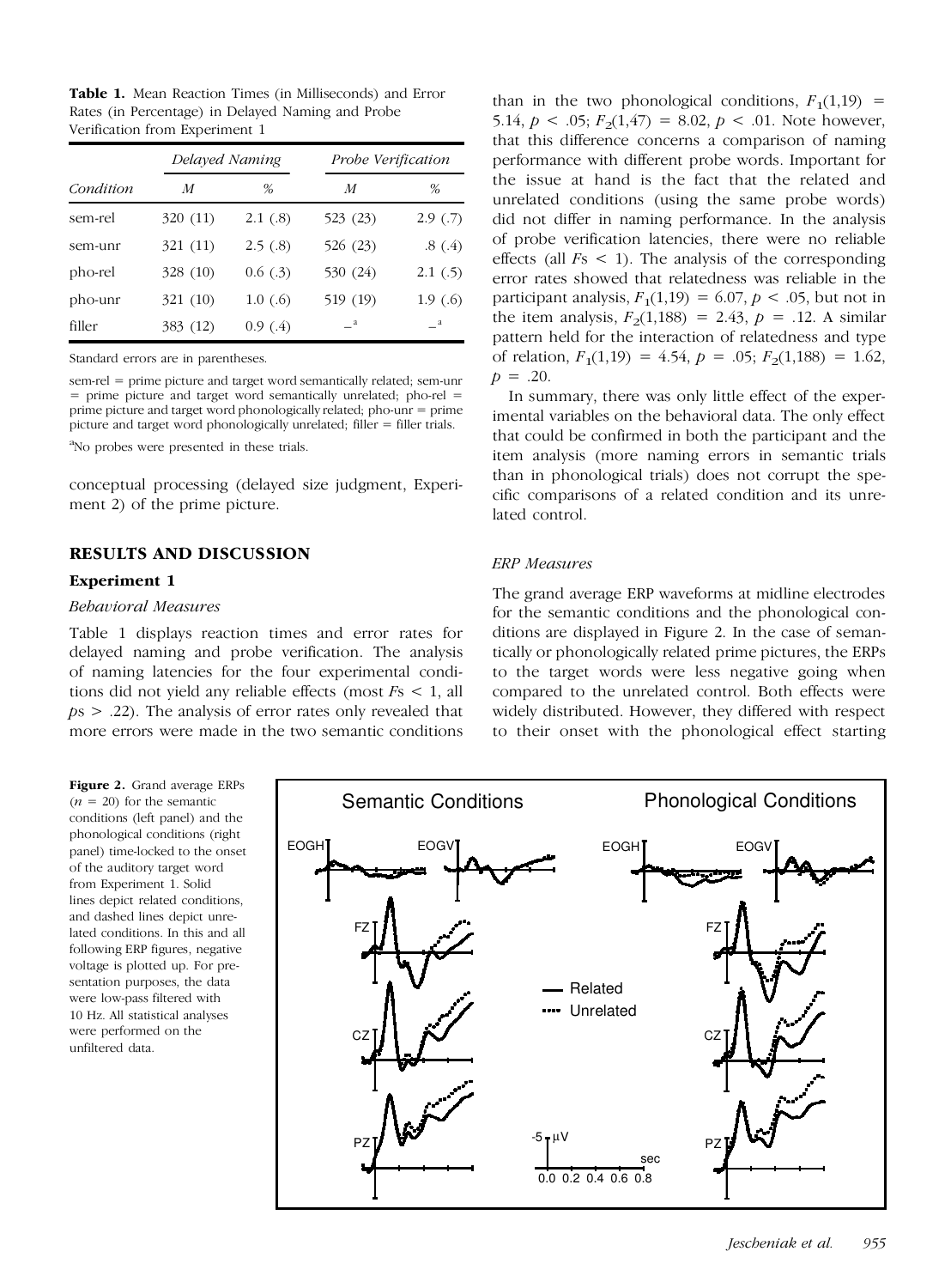earlier than the semantic effect. We report analyses for two time windows (epoch 250–400 msec and epoch 400 –800 msec).

*Epoch 250–400 msec.* SEMANTIC CONDITIONS. There was neither a significant main effect of relatedness nor any reliable interaction involving this variable (all *p*s > .19). PHONOLOGICAL CONDITIONS. Relatedness was significant in the analysis of the lateral electrodes,  $F(1,19) = 8.85$ ,  $p < .01$ , with the unrelated condition yielding more negative amplitudes than the related condition. This effect was more pronounced over the right than the left hemisphere,  $F(1,19) = 32.79$ ,  $p < .001$ . Also, there was an interaction of relatedness, hemisphere, and region,  $F(2,38) = 11.28, p < .001$ . Analyses per region of interest (ROI) revealed reliable relatedness effects for all but the left anterior and left central regions. The analysis of the midline electrodes largely confirmed this pattern. There was a significant relatedness effect, *F*(1,19) = 9.17,  $p < .001$ , with the unrelated condition yielding a more negative ERP than the related condition. There was no interaction with electrode.

*Epoch 400–800 msec.* SEMANTIC CONDITIONS. Unrelated primes led to more negative amplitudes than related primes, yielding a significant effect of relatedness,  $F(1,19) = 35.29$ ,  $p < .001$ . This effect did not interact with either hemisphere or region ( $ps > .15$ ). Analysis of the midline electrodes confirmed this pattern. There was an effect of relatedness,  $F(1,19) = 40.39, p < .001,$ that did not interact with electrode  $(F < 1)$ . PHONOLOGICAL CONDITIONS. Unrelated primes led to more negative amplitudes than related primes,  $F(1,19) = 17.31$ ,  $p < .001$ . Although significant in both hemispheres, this effect was more pronounced over the right hemisphere,  $F(1,19) = 10.10, p < .01$ . There was also an interaction of relatedness, hemisphere, and region,  $F(2,38) = 6.33$ ,  $p < .01$ . An analysis per ROI showed that the effect of relatedness was not significant in the left anterior region, and less pronounced in the left central region than in the remaining four regions. The analysis of the midline electrodes revealed a significant effect of relatedness,  $F(1,19) = 23.80, p < .001$ . ERPs to unrelated words were more negative than ERPs to related words. There was no interaction with electrode.

# *Discussion*

If the prepared picture name and the target word were semantically or phonologically related, the ERP to the target words tended less towards the negative as compared to the control condition. While the phonological effect was observed as early as 250 msec after target onset, the semantic effect became visible only about 400 msec after target onset. Both effects had a broad topographic distribution and persisted until the end of the recorded epoch. While the semantic effect was about equally strong over both hemispheres, the phonological effect was most pronounced over midline and right electrode sites, as has also been observed in some previous studies (e.g., Rugg, 1984a, 1984b).

At first glance, the temporal sequence of the obtained effects—phonological effects starting earlier than semantic effects—appears somewhat unexpected, given the general assumption that processing during speech production proceeds from meaning to sound. Note, however, that our paradigm takes the brain's response to the auditory target word that has a certain relation to the prime (i.e., the generated picture name) as an index of lexical–conceptual activation induced by the production process. When taking into account the temporal characteristics of auditory word recognition, the obtained pattern makes much sense. An auditory word extends in time, over some hundred milliseconds. Importantly, the different types of lexical information it conveys may be recovered at different points in time. In the case of word-initial phonological overlap of prime and target, the phonological information becomes available as soon as the signal starts. By contrast, the semantic information may be recovered only later, after the initial phonological segments have been processed (e.g., Van Petten et al., 1999; Connolly & Phillips, 1994). Hence, effects from phonological primes might surface at earlier points in time than effects from semantic primes, even if the time course of the production process runs opposite to this. On this account, one would predict that the onset of phonological priming effects depends on the position of the phonological segments shared between prime and target. With beginrelated word pairs the effect should start earlier than with end-related word pairs, just as is empirically observed (Jescheniak, Hahne, & Schriefers, submitted; Praamstra et al., 1994).

Having established a procedure to tap the activation of semantic and phonological codes during the preparation of an overt naming response, the question arises whether the observed effects are indeed reflections of lexical retrieval processes during object naming. On an alternative account, they might be viewed as the result of some automatic spread of activation within the lexical –conceptual system. That is, any concept activated by the picture might automatically activate the corresponding lexical codes, regardless of whether the lexical code is needed for performing the task or not.

Experiment 2 sought to distinguish these two options. It used the same materials and the same priming procedure as Experiment 1. However, rather than performing a delayed picture-naming task, participants performed a delayed size-judgment task. In this task, they evaluated the natural size of the depicted object relative to a fixed standard. If performing this nonlexical task involves the activation of the semantic codes that led to the semantic ERP effect in Experiment 1, a similar semantic effect should be obtained. If it additionally involves the automatic activation of a phonological code, we should also replicate the phonological ERP effect.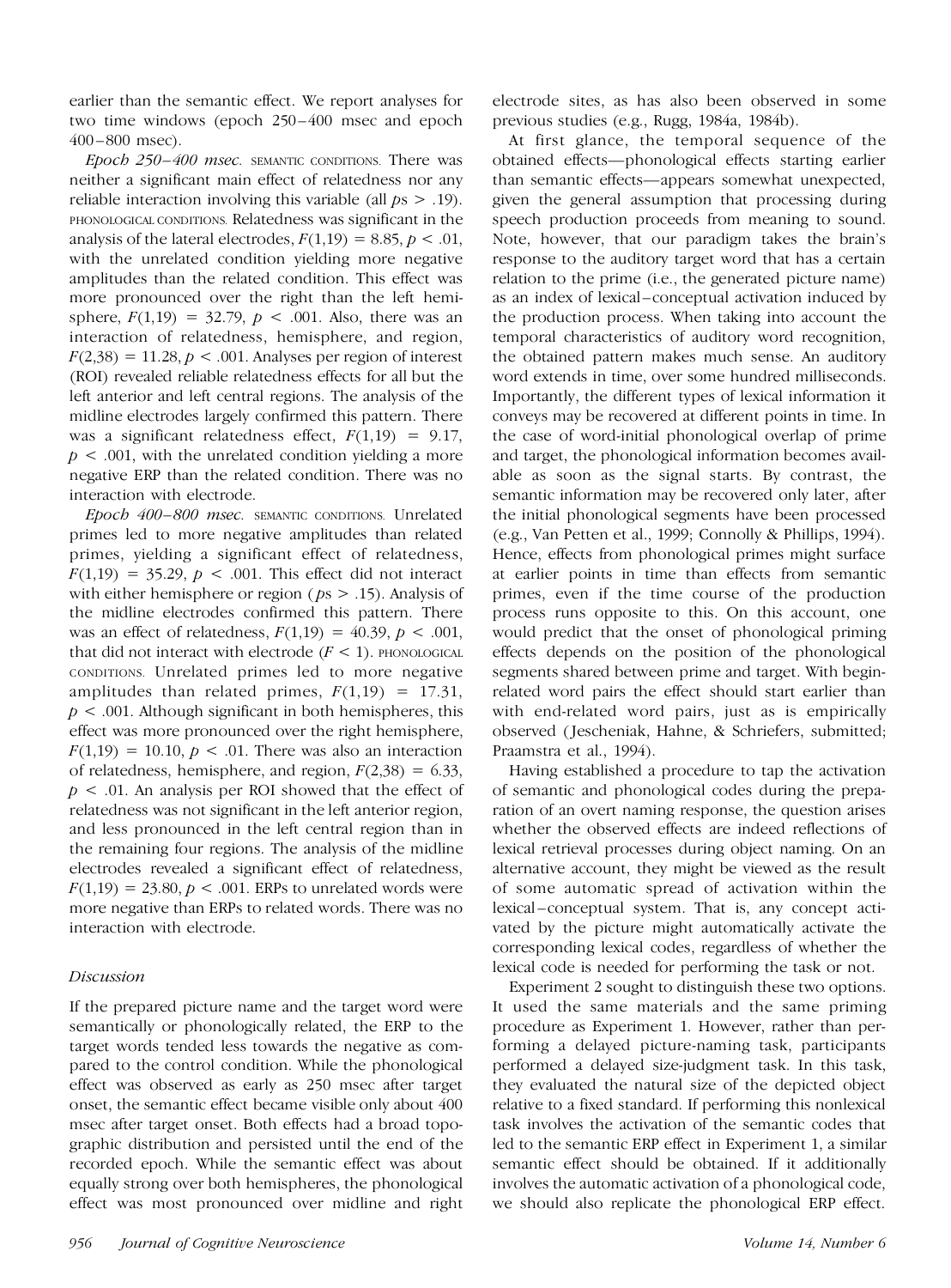Note that phonological priming is reflected in the ERP irrespective of whether the task requires articulation or not (e.g., Rugg, 1984a, 1984b; Rugg & Barrett, 1987). Thus, the absence of a phonological priming effect in Experiment 2 would imply that in the size-judgment task there is no activation of the picture's abstract phonological code.

## **Experiment 2**

#### *Behavioral Measures*

Table 2 displays reaction times and error rates for size judgment and probe verification. The analysis of delayed size judgment latencies and error rates for the four experimental conditions did not reveal any reliable effects. In the analysis of the probe verification data, responses in the semantic conditions were slightly faster than responses in the phonological conditions but this effect was only reliable in the participant analysis,  $F_1(1,27) = 6.83, p \le .05; F_2(1,188) = 1.53, p = .22.$ Likewise, the interaction of type of relation and relatedness was significant in the participant analysis and only marginally significant in the item analysis,  $F_1(1,27)$  = 8.25,  $p < .01$ ;  $F_2(1,188) = 3.00$ ,  $p = .09$ . Simple comparisons showed that the difference between the semantically unrelated condition and the semantically related condition was reliable in the participant analysis but only marginally significant in the item analysis,  $t_1(27) = 3.22$ ,  $p < .01$ ;  $t_2(94) = 1.87$ ,  $p = .07$ . The difference between the phonologically related condition and the phonologically unrelated condition, however, was not reliable,  $t_1(27) = 0.88, p = .38; t_2(94) = 0.61, p = .54.$  In the analyses of probe verification errors, no effect approached significance (all *F*s < 1).

In summary, condition effects on the behavioral data were weak. Although there were some tendencies in the

**Table 2.** Mean Reaction Times (in Milliseconds) and Error Rates (in Percentage) in Delayed Size Judgment and Probe Verification from Experiment 2

| Condition | Delayed Size Judgment |         | Probe Verification |              |
|-----------|-----------------------|---------|--------------------|--------------|
|           | M                     | %       | M                  | %            |
| sem-rel   | 342 (14)              | 2.7(5)  | 592 (22)           | 3.4(.5)      |
| sem-unr   | 340 (14)              | 2.1(5)  | 570 (20)           | 2.4(.7)      |
| pho-rel   | 348 (14)              | 1.3(4)  | 589 (21)           | 2.4(.5)      |
| pho-unr   | 346 (14)              | 2.5(.7) | 597 (22)           | 2.5(6)       |
| filler    | 403 (18)              | 2.5(.5) | $\mathbf{a}$       | $\mathbf{a}$ |

Standard errors are in parentheses.

sem-rel = prime picture and target word semantically related; sem-unr = prime picture and target word semantically unrelated; pho-rel = prime picture and target word phonologically related; pho-unr = prime picture and target word phonologically unrelated; filler = filler trials.

<sup>a</sup>No probes were presented in these trials.

probe verification latencies, they could not be confirmed in the item analyses. Most importantly, the size judgment data were not affected by our experimental manipulations, as had been the naming latencies in Experiment 1.

## *ERP Measures*

The grand average ERP waveforms at midline electrodes for the semantic conditions and the phonological conditions are displayed in Figure 3. The pattern for the semantic conditions resembles the one observed in Experiment 1. In the case of a related prime picture, the ERPs to the target words tended less towards the negative when compared to the unrelated control. For the phonological conditions, by contrast, no effect was obtained.

*Epoch 250–400 msec.* SEMANTIC CONDITIONS. There was no significant effect of relatedness and no interaction involving this variable. PHONOLOGICAL CONDITIONS. There was no significant effect of relatedness and no interaction involving this variable.

*Epoch 400–800 msec.* SEMANTIC CONDITIONS. Relatedness was significant in the analysis of the lateral electrodes,  $F(1,27) = 7.98$ ,  $p < .01$ , and in the analysis of the midline electrodes,  $F(1,27) = 7.48$ ,  $p < .05$ , with less negativegoing waveforms in the related condition than in the unrelated condition. Relatedness did not interact with any of the topographic variables. PHONOLOGICAL CONDITIONS. There was no significant effect of relatedness for the main effect and all interaction *F*s < 1.

#### *Discussion*

The behavioral measures demonstrate that participants had no difficulty in evaluating the natural size of the depicted objects (error rates less than 2.5% and delayed response latencies below 400 msec). This high-level performance resembles the one from Experiment 1, involving object naming (less than 1.5% errors, with slightly faster response latencies). As to the ERP data, a semantic effect was again obtained, with the ERP waveforms being attenuated after semantically related picture primes. This effect occurred in the same time window and exhibited a broad topographic distribution, as it had in Experiment 1 (see Figure 4). The presence of the semantic effect validates that the size judgment task is indeed sensitive to priming. Unlike in Experiment 1, however, there was no indication of a phonological ERP effect in this experiment (see Figure 5).<sup>2</sup> This difference suggests that the activation of a phonological code is confined to the lexical task. It also suggests that the activation of a conceptual representation by a picture stimulus does not automatically lead to substantial (i.e., measurable) activation of a phonological code, if such activation is not demanded by the task.

In this context, it is also interesting to note that the semantic effect in the present experiment (size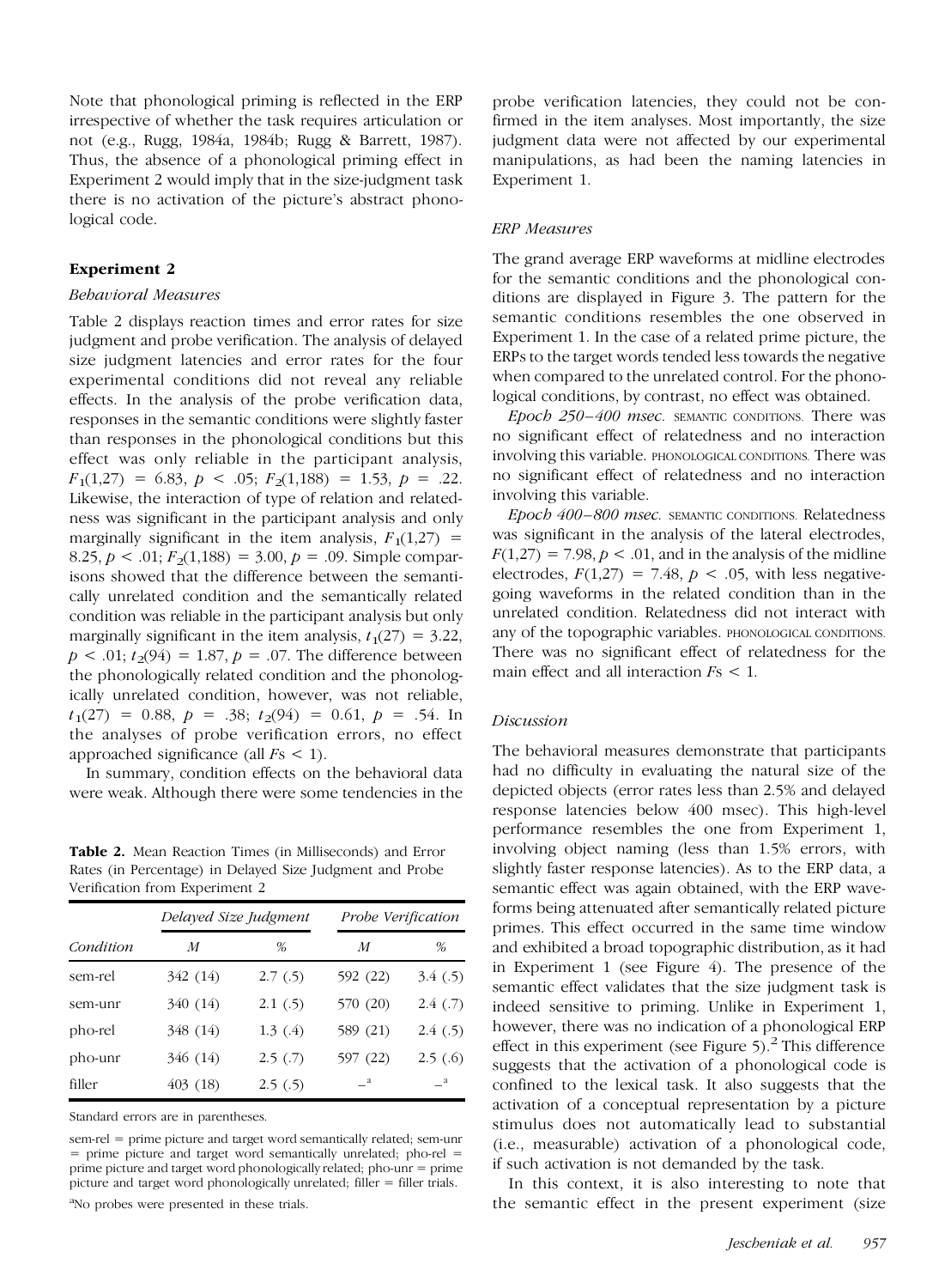**Figure 3.** Grand average ERPs  $(n = 28)$  for the semantic conditions (left panel) and the phonological conditions (right panel) time-locked to the onset of the auditory target word from Experiment 2. Solid lines depict related conditions, and dashed lines depict unrelated conditions.



judgment) descriptively shows a slight topographic shift towards anterior electrode sites, while in Experiment 1 (picture naming) the frontal and occipital effects were of about equal size. A related observation has been reported by Ganis, Kutas, and Sereno (1996). In their

study, prime sentences were followed by either a word or a picture as the target. The targets were either semantically congruous or incongruous with the prime. The authors observed that the N400 effect at posterior sites was larger for a semantic relation between two



**Figure 4.** Difference waves (unrelated – related) for the semantic conditions in Experi ment 1 (solid line) and in Experiment 2 (dashed line) time-locked to the onset of the auditory target word.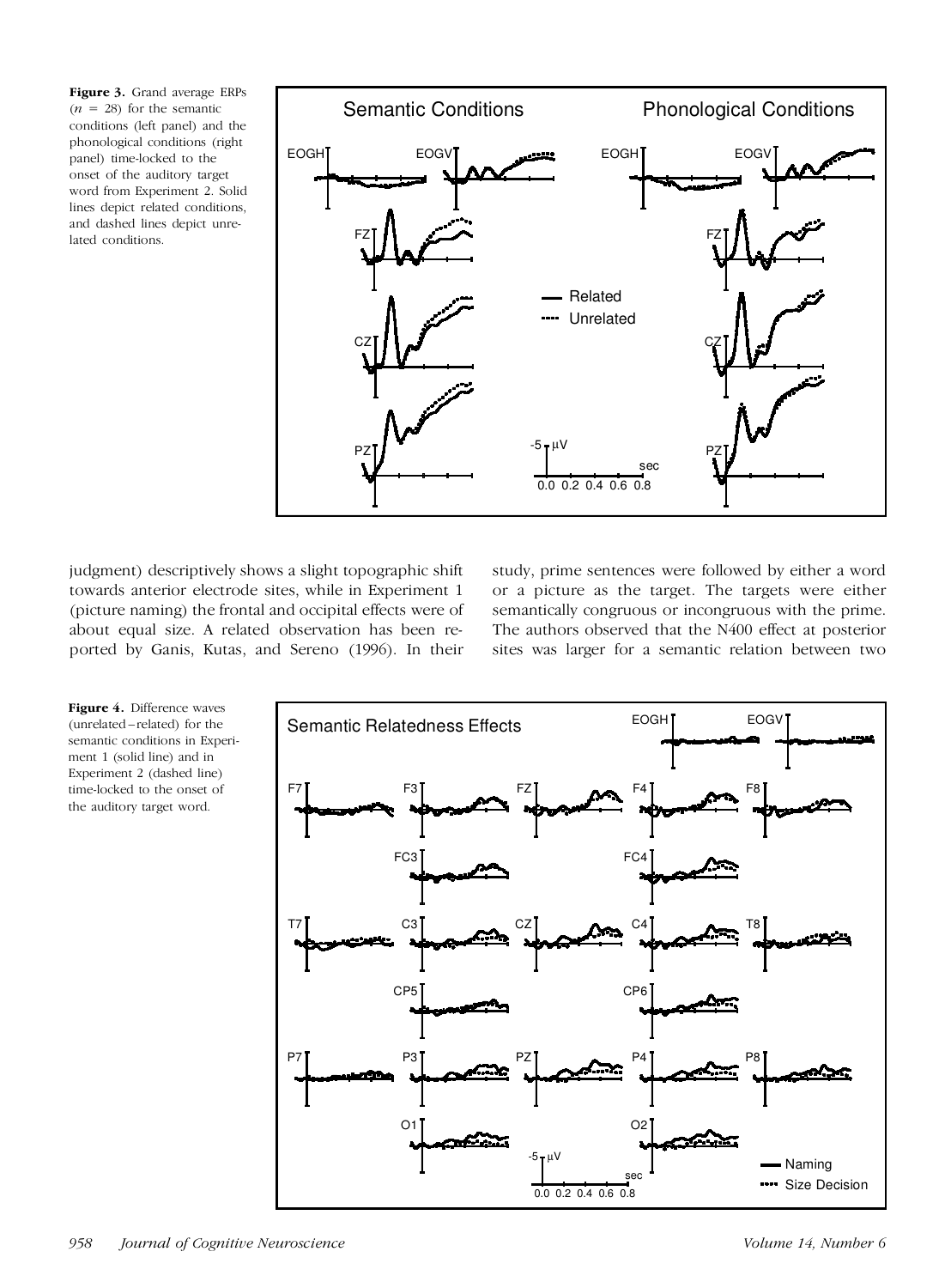**Figure 5.** Difference waves (unrelated – related) for the phonological conditions in Experiment 1 (solid line) and in Experiment 2 (dashed line) time-locked to the onset of the auditory target word.



linguistic elements than for a semantic relation between a linguistic element and a picture. If one relates this observation by Ganis et al. to the difference of semantic effects in the present experiments, this could be taken as additional support that in Experiment 1 the pictures



**Figure 6.** Grand average ERPs for the naming task in Experiment 1 (solid line) and the size-judgment task in Experiment 2 (dashed line) time-locked to the onset of the prime pictures.

were in fact lexically coded and this code served as the prime, while in Experiment 2 this was not the case. Although admittedly speculative, this interpretation perfectly fits with the fact that we find an effect of phonological relatedness in Experiment 1 but not in Experiment 2. A definite conclusion on this issue, however, would require one to explore task-dependent topographic differences in the semantic effect in a within-participant design, as had been done in the study by Ganis et al.

Our interpretation that the task demands in the two experiments affected the processing of the picture is further supported by an analysis of the ERPs to the prime pictures (see Figure 6). These analyses revealed a more pronounced N2 in the naming task (Experiment 1) than in the size decision task (Experiment 2).<sup>3</sup> Although this between-participant comparison needs to be treated with some caution and the functional significance of the effect is as yet not clear, it suggests that the pictures were indeed processed differently in Experiments 1 and 2, in line with our assumptions.

# **GENERAL DISCUSSION**

The ERP data showed clear semantic effects in both the naming task (Experiment 1) and the size-judgment task (Experiment 2). This suggests that in both tasks a semantic code is activated that can be tapped by semantically related target words. The activation of this code is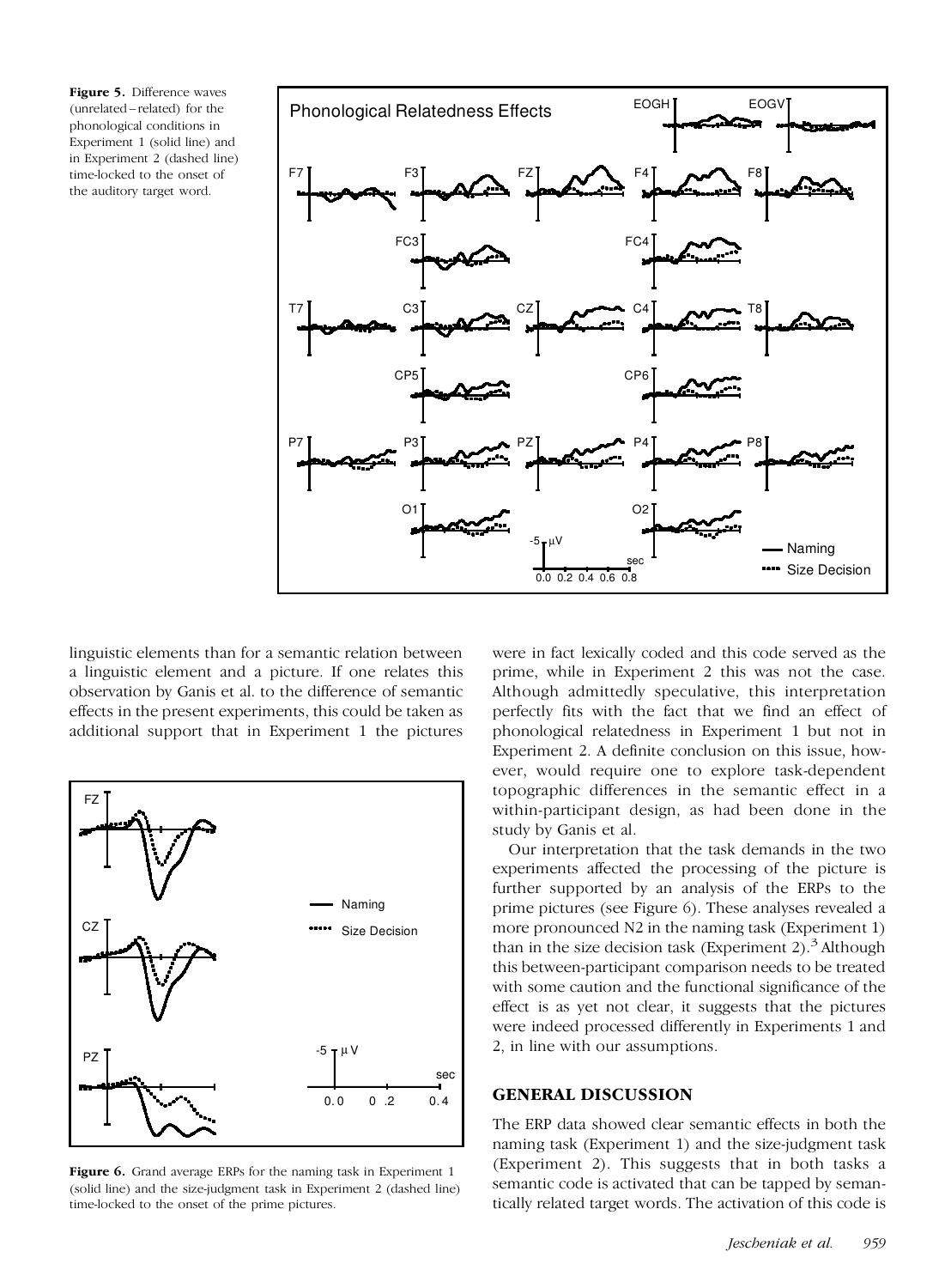presumably an automatic process as its conscious processing was not required for performing either of the tasks. This contrasts with the LRP technique discussed in the introduction (Schmitt et al., 2000; Abdel Rahman & Sommer, 2000; van Turennout et al., 1997) in which a particular type of semantic information (e.g., animacy or diet) had to be processed such that it could feed the required conscious decision.

Another issue concerns the locus within the conceptual-lexical system at which the obtained semantic effects arise. While some authors argue for the existence of two levels of meaning representation (i.e., a prelinguistic semantic–conceptual level and a lexical–semantic level; see Bierwisch & Schreuder, 1992; see also Hart & Gordon, 1992, for evidence from a patient study), other authors maintain that semantic information is exclusively represented at a nonlexical, conceptual level (e.g., Levelt et al., 1999). Hence, the presence of the semantic effect in the naming as well as in the sizejudgment task is compatible with both its interpretation as the reflection of conceptual –semantic activation and its interpretation as the reflection of lexical –semantic (i.e., lemma) activation. The present data do not allow to distinguish between these two options, $4$  although some aspects of the present results at least suggest a difference in the semantic processing of pictures prepared for naming versus a nonverbal response. However, they do show that the activation of a semantic code does not automatically lead to a substantial activation of a phonological code, in line with previous behavioral findings (e.g., Jescheniak, Schriefers, & Hantsch, 2001; LaHeij & Bloem, 1999; Levelt et al., 1991). This argues against any models with unconstrained cascading of activation from semantic representations (be it conceptual or lexical) to phonological representations. Rather, phonological codes appear to be activated to a substantial degree only when they are required for generating the eventual response, that is, when naming a depicted object.

In summary, the experimental procedure described in this article provides a novel and sensitive ERP technique for exploring semantic and phonological processing in speech planning, supplementing the LRP approach. The LRP approach requires participants to explicitly and consciously extract semantic and phonological information, while the present approach taps its automatic activation. On the other hand, the LRP approach reveals important information on the timing of the different processing stages while the present approach has clear limitations in this respect. Thus, the two approaches can be seen as complementing each other. The fact that the present approach allows us to tap the type of codes that become automatically activated in language production opens up the possibility to apply this paradigm in future research to address other important issues in current language production research that are not easily addressed with existing procedures. One of these issues concerns the question of whether the phonological codes of semantic competitors of a to-be-produced word become automatically activated.

# **METHODS**

## **Participants**

Forty-eight healthy participants (21 men and 27 women, with a mean age of 23.8 years, ranging from 19 to 31 years) from the participant pool of the Max Planck Institute of Cognitive Neuroscience were tested in the experiments, 20 in Experiment 1 and 28 in Experiment 2.<sup>5</sup> Most of them were students from the University of Leipzig and had participated in several unrelated ERP experiments previously. All of them were right-handed, native speakers of German, with no known hearing deficit, and normal or corrected-to-normal vision. They were paid for their participation (DM 13 per hour).

## **Stimuli**

Our study included pictures of 48 simple objects that all had one unambiguous name (see Figure 7 for examples). We selected the materials such that the size-judgment task to be used in Experiment 2 required retrieval of detailed conceptual information and could not be solved by superficial perceptual analysis of the stimulus. For each object, two target words were selected. One of them belonged to the same semantic category as the object name (e.g., ''Beil'' [hatchet], if the picture name was ''Schere'' [scissors], semantically related condition), and the other minimally shared the initial consonant – vowel segments with the object name (e.g., ''Schema'' [scheme], phonologically related condition). Unrelated control conditions against which



**Figure 7.** Illustration of the picture stimuli used in Experiments 1 and 2.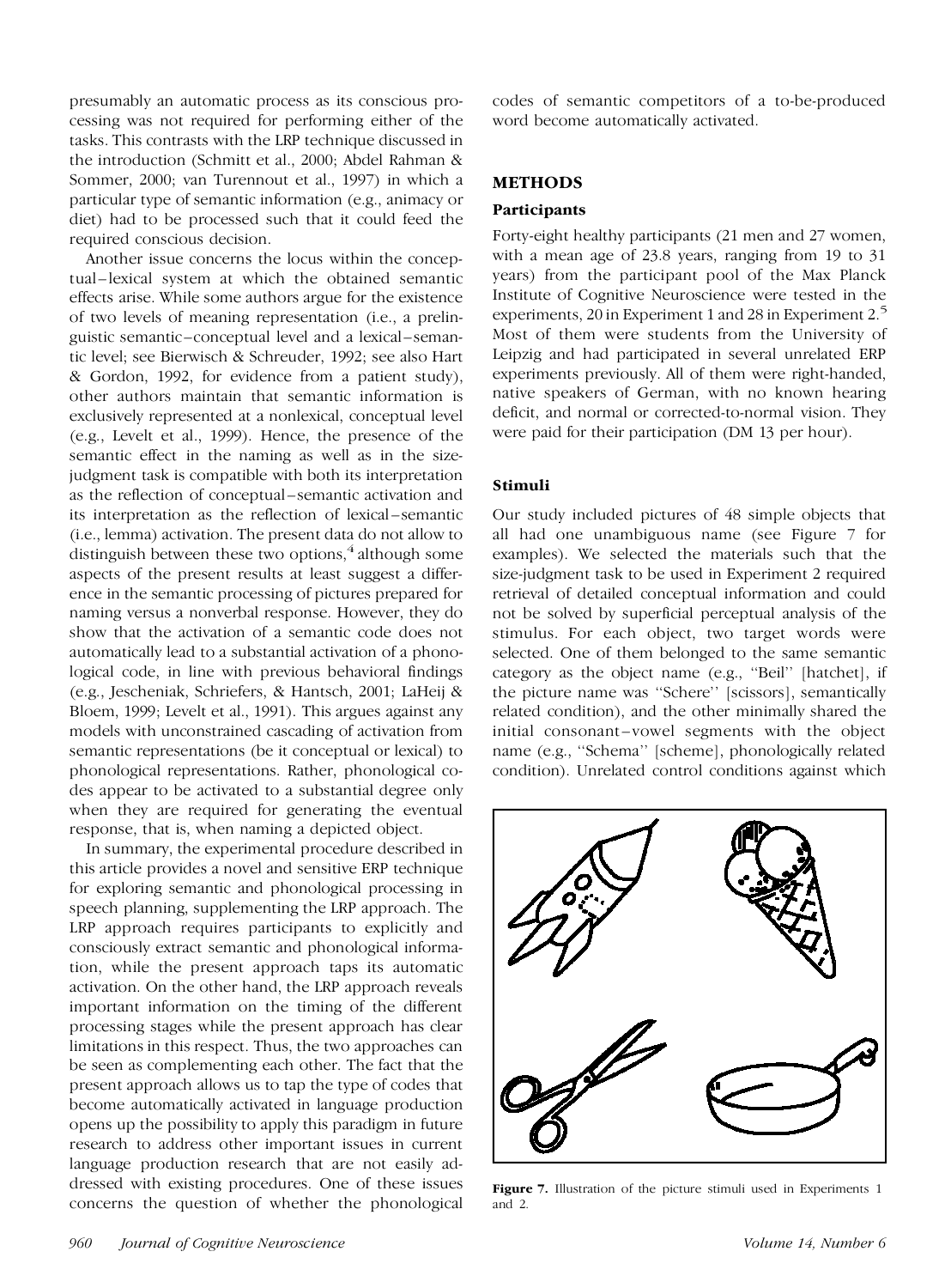any specific effect of a semantically related or a phonologically related prime picture could be evaluated were created by reassigning the related prime pictures from the respective conditions to the target words. This way, we ensured that no incidental differences across prime picture sets would contribute to the observed effects.<sup>6</sup> The semantic relatedness of semantically related stimuli and the semantic unrelatedness of all other stimuli was verified in an off-line norming task (with  $N = 40$  participants). Mean relatedness ratings on a 7-point scale (with 1 to be used for ''words that are unrelated in meaning'' and 7 to be used for ''words that are highly related in meaning'') were 5.36 (*SD* = 1.11), 1.54 (*SD* = .51), 1.44  $(SD = .50)$ , and 1.35  $(SD = .45)$  for the semantically related condition, the semantically unrelated condition, and the two phonological conditions, respectively.

Prime pictures were scaled to a size of approximately  $50 \times 50$  mm. Auditory target words were spoken by a woman native speaker of German, digitized at a sampling rate of 22 kHz, and further processed with sound editing software. In addition to these experimental materials, a set of nine pictures along with appropriate target words was selected to be used in practice trials.

Eight different versions of the experiment were created. In a first step, the 48 target words for the semantic conditions and the 48 target words for the phonological conditions were divided into two subsets containing 24 words each. Two parallel raw lists were then created such that each target word appeared only once in each list, but contributed—across lists—to both experimental conditions (related vs. unrelated). In half of the experimental trials—equally distributed across experimental conditions—positive probes were paired with the auditory target word, and in the other half negative probes were paired with the auditory target word. In each of the two raw lists, each prime picture was also presented twice in pure naming trials to ensure that participants would actively engage in preparing the naming response (in Experiment 1) or the size judgment (in Experiment 2) from the onset of the prime picture.

Each of the two raw lists was then divided into four experimental blocks such that in each block each prime picture appeared exactly once. Across subsets of prime pictures, the assignment of the four conditions to the four blocks was counterbalanced. In each block, half of the trials were filler trials and half were experimental trials with each of the four experimental conditions appearing exactly six times. For each block, two different random sequences were created. Each participant received all four blocks of one raw version. For half of the participants, the sequence of the four blocks was reversed.

# **Procedure**

Participants were seated in a dimly lit soundproofed booth. In Experiment 1, they performed a delayed

object-naming task, and in Experiment 2, they performed a delayed size-judgment task. In the latter task, participants decided whether a typical instance of the object fits into a box (about  $26 \times 18.5 \times 12$  cm) that was placed in front of them. Participants were instructed to prepare their responses while the prime picture was presented and to initiate the overt (vocal or pushbutton) response as quickly as possible when a response cue (''!!!'') appeared on the CRT. They were instructed to additionally listen to the auditory word appearing occasionally so they could later decide whether it matched a visual probe word presented after they had given the delayed response, by pressing a push-button. Participants pressed the left button labeled ''yes'' if auditory and visual word matched and the right button labeled ''no'' if otherwise. Participants were asked to move as little as possible during the presentation of the fixation signal and the pictures.

The box used for the size-judgment task in Experiment 2 was selected such that half of the objects could be placed inside the box while the other half could not, according to our intuition. Because our intuition need not match each individual participant's decision for each object without rendering this participant's decision incorrect, we adopted the following criterion for identifying errors. If a participant had given the same response during all four presentations of a particular picture in the main experiment, all responses were considered correct. If there was one deviant response, this single response was coded as erroneous. However, if there were two positive and two negative responses, all four responses were coded as erroneous. These responses were discarded from the analyses of reaction times and ERPs.

Before the experiment started, participants studied written instructions. The delayed naming (or judgment) task was introduced as the participants' primary task that they were instructed to perform with maximal speed and accuracy. For the subsequent probe verification task, accuracy rather than speed was emphasized. Participants also studied a booklet containing all picture stimuli used in the experiment. In the booklet used for Experiment 1, a name was printed next to each picture. Participants were instructed to use only these words for naming the objects. In the booklet used for Experiment 2, the object names were removed from the booklets. This allowed us to familiarize participants with the pictorial materials without encouraging implicit naming during the experiment. Participants were instructed to evaluate for each individual picture whether a typical instance of that object fits into the box while studying the booklet. They were asked to stick to their decision throughout the whole experiment. Next, participants were trained on the delayed response task with each experimental picture and each practice picture being presented once. In a second step, auditory target words and visual probe words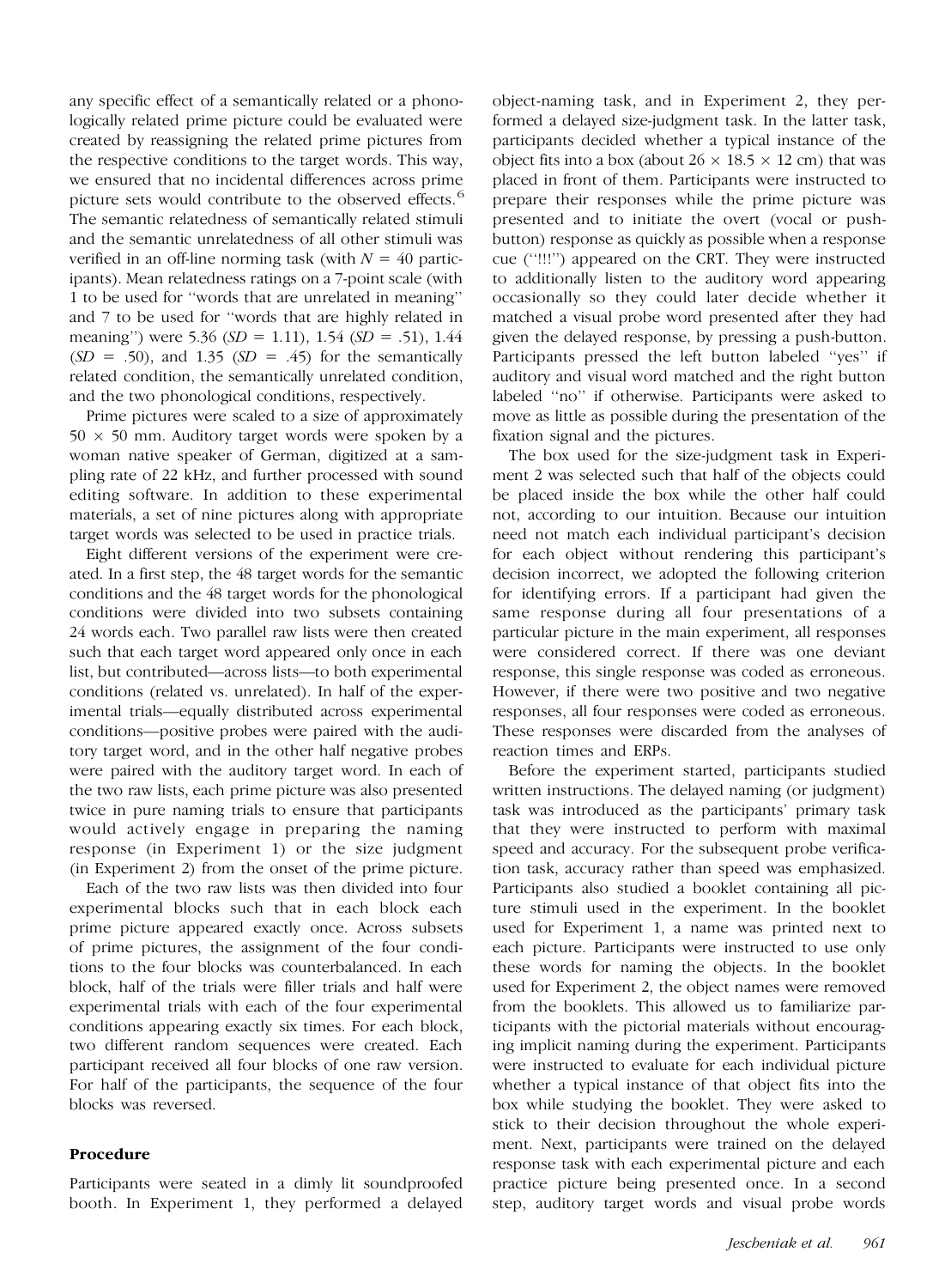additionally appeared in half of the trials. During this phase, only practice pictures and words were presented in another 36 practice trials. Then the main experiment started. After half of the trials, there was a short pause. Each of the two parts of the main experiment started with five warm-up trials containing practice pictures and words.

Prime pictures and probe words were presented centered on a CRT in light gray on a black background. Viewing distance was about 100 cm. The auditory target words were presented via loudspeakers adjusted to a comfortable listening volume. Each trial started with a fixation signal  $(''+')$  presented for 500 msec. It was replaced by the prime picture displayed for 400 msec. At the offset of the prime picture, the fixation signal reappeared. In the filler trials, the fixation signal remained visible for 300 msec, followed by the response cue presented for 1 sec. Two seconds later, the next trial began. In the experimental trials, the fixation signal remained visible for 950 msec, and was then replaced by the response cue presented for 1 sec. The auditory target word started 150 msec after offset of the prime picture. The visual probe directly followed the response cue and remained on the screen until the participant pressed a button to indicate his/her probe verification response or, if no response was given, until 2 sec had elapsed. After two more seconds, the next trial began. Naming latencies were measured from the onset of the response cue with a microphone feeding a voice-key connected to the computer. Shorter cue delays were used in the experimental trials to reduce the chance that participants, while anticipating cue onset, would initiate articulation too early, thus spoiling some larger proportion of these trials. Observations were discarded and an error coded if (a) the picture was named other than expected, (b) no response was given within 1 sec, or (c) a response was initiated before the onset of the response cue. Reaction times on trials in which the voice-key malfunctioned but the participant responded correctly were discarded, without coding an error. Size decision latencies were also measured from the onset of the response cue. Errors in this task were identified based on each participant's response consistency according to the procedure described above. In the experimental trials, probe verification latencies were additionally measured, from the onset of the visual probe. For these, an error was coded whenever the latency exceeded 2 sec or participants responded incorrectly.

# **EEG Recording**

The EEG was recorded monopolarly with 21 Ag/AgCl electrodes mounted in an elastic cap at the following positions: F7, F3, FZ, F4, F8, FC3, FC4, T7, C3, CZ, C4, T8, CP5, CP6, P7, P3, PZ, P4, P8, O1, and O2, referenced to the left mastoid.<sup>7</sup> The horizontal electrooculogram was recorded bipolarly from electrodes placed at the outer canthus of each eye, and the vertical electrooculogram was recorded bipolarly by electrodes placed above and below the right eye. Electrode impedance was kept below 5 k. . Electrical activity was amplified within a band pass from DC to 40 Hz. The EEG was digitized with a sampling rate of 250 Hz. ERPs were computed from the onset of the target word for a duration of 800 msec (i.e., to the onset of the response cue) relative to a 100-msec prestimulus baseline separately for each of the four experimental conditions.

# **Data Analyses**

For each participant, mean amplitudes were computed for each electrode and each experimental condition, averaging over artifact-free trials in which participants had given a correct response. Trials, on which a deviant naming response (in Experiment 1) or a deviant size decision (in Experiment 2) had been given, in which the response had been initiated before the onset of the response cue or with a latency exceeding 1 sec were discarded from the analyses. Based on these criteria, a total of 7.8% of all trials was discarded in Experiment 1, 6.4% because of EEG artifacts, and 1.4% because of erroneous naming responses. In Experiment 2, a total of 9.1% of all trials was discarded, 7.3% because of EEG artifacts, and 1.8% because of erroneous size judgments. The percentages of excluded trials were distributed about equally across experimental conditions.

Based on a visual inspection of the grand average waveforms, we selected two time windows for analyses, an early time window ranging from 250 to 400 msec, and a late time window ranging from 400 to 800 msec. Analyses of variance (ANOVAs) were carried out for each time window separately on the semantic conditions and the phonological conditions. For the analysis of the lateral electrodes, six ROIs containing three electrodes each were defined: left anterior (F7, F3, FC3), left central (T7, C3, CP5), left posterior (P7, P3, O1), right anterior (F4, F8, FC4), right central (C4, T8, CP6), and right posterior (P4, P8, O2). The analysis of these electrodes included relatedness (related vs. unrelated), hemisphere (left vs. right), region (anterior vs. central vs. posterior) as completely crossed within-participant variables. The analysis of the midline electrodes included relatedness and electrode (FZ vs. CZ vs. PZ) as completely crossed within-participant variables. Where appropriate, the Greenhouse–Geisser correction for inhomogeneity of variance was applied. We report uncorrected degrees of freedom and probability levels following correction.

For each experiment, delayed naming or conceptual decision latencies, probe verification latencies, and the respective error rates were submitted to ANOVAs with the crossed variables type of relation (semantic vs.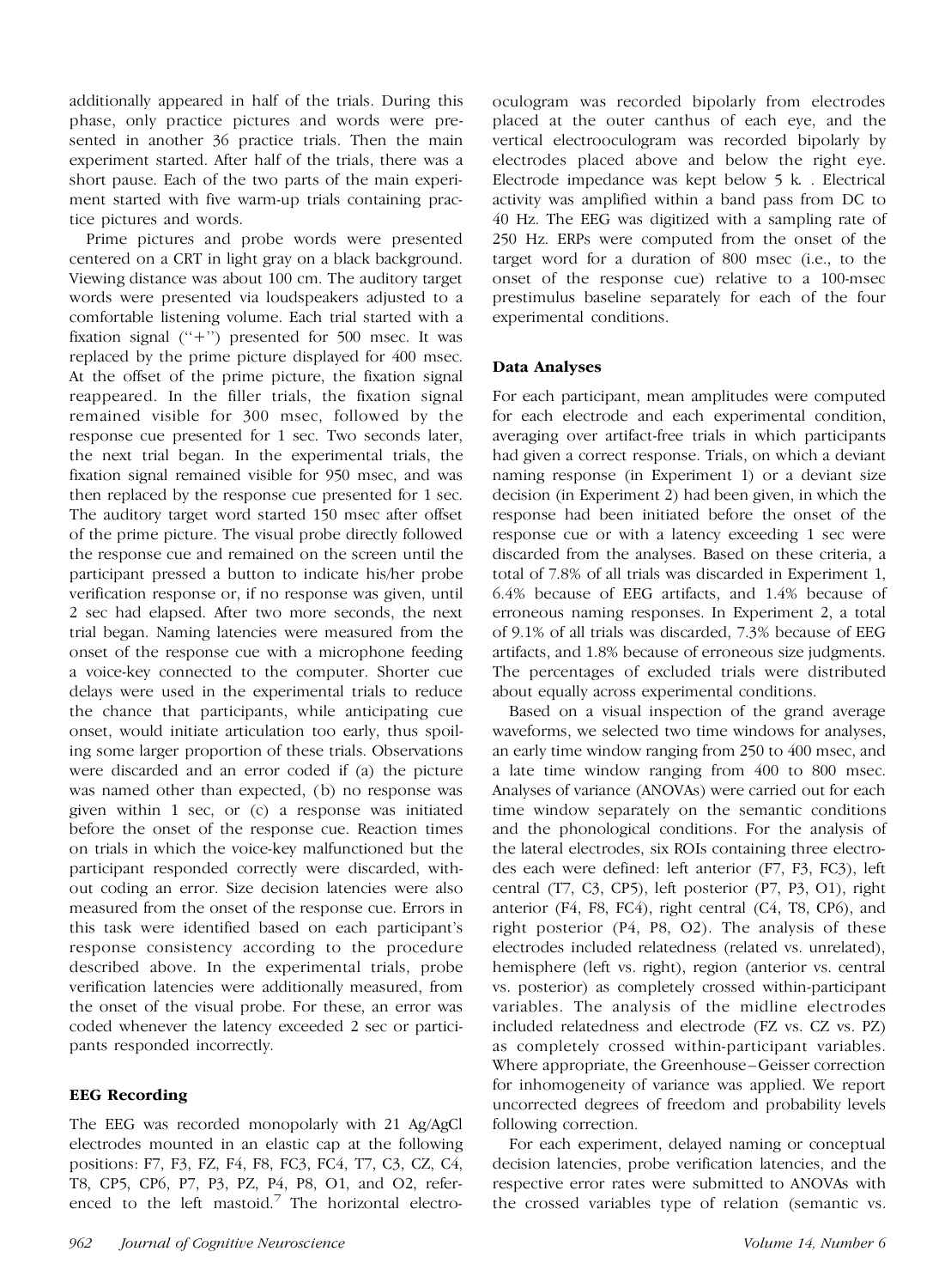phonological) and relatedness (related vs. unrelated). Latencies deviating more than 2 *SD*s from a participant's and an item's mean were discarded as outliers. There were two analyses. In one analysis, participants were treated as random variable  $(F_1)$ , and in a second analysis, items were treated as random variable  $(F_2)$ .

## **Acknowledgments**

This work was supported by grant DFG Je229/4-1 and a Heisenberg fellowship from the German Research Council awarded to the first author. We thank Anja Hahne for her advice during the course of the project. Thanks also to Ina Koch, Cornelia Schmidt, and Valentin Wagner for invaluable help in data collection.

Reprint requests should be sent to Jörg D. Jescheniak, Max Planck Institute of Cognitive Neuroscience, P. O. Box 500355, D-04303 Leipzig, Germany, or via e-mail: jeschen@cns.mpg.de.

## **Notes**

1. For example, according to Levelt et al. (1999), holistic conceptual representations are mapped onto lexical representations during lexical access or, as Roelofs (1992) put it, ''only a very limited and shallow part of the conceptual structure interacts with syntax. Conceptual complexity remains outside the message'' (p. 26).

2. Upon visual inspection, however, one might wonder whether there is a late-developing effect over medial electrode sites for the phonological conditions. However, this descriptive difference was not reliable. When performing analyses on successive 50-msec time windows, there was neither reliable effect of phonological relatedness nor any interaction involving this variable in any of the time windows. All there was is a trend ( $p = .08$ ) between 700 and 750 msec for lateral electrode sites, which, however, was not replicated for the midline electrodes ( $p > .10$ ). Likewise, an analysis on the time window ranging from 580 to 800 msec did not reveal any such effects (all  $Fs < 1$ ). Possibly, the minor descriptive difference was caused by individual participants who implicitly named the objects on a few trials, although it was not required by the task.

3. An analysis in the 170–220-msec time window revealed a highly significant effect of task for both lateral electrodes,  $F(1,46) = 17.54, p < .001$ , and midline electrodes,  $F(1,46) =$ 18.24,  $p < .001$ .

4. These options are generally difficult to disentangle given that some models maintain that a word's lemma will always be activated when the concept has been activated (e.g., Levelt et al., 1999).

5. More participants were tested in Experiment 2 as to exclude the possibility that potentially attenuated ERP effects in this experiment could be overlooked due to insufficient statistical power.

6. Half of the materials were taken from Jescheniak et al. (2001). A complete list of the materials is available from the first author.

7. Additional data analyses were performed after re-referencing the EEG off-line to the average of the left and the right mastoid. These analyses yielded highly comparable results. In particular, the hemispheric asymmetry of the phonological effect in Experiment 1 was still obtained, suggesting that it cannot be attributed to our particular choice of reference electrode.

## **REFERENCES**

- Abdel Rahman, R., & Sommer, W. (2000). Parallel access to semantics and phonology in object recognition? *Journal of Cognitive Neuroscience, 12, Supplement,* 124.
- Anderson, J. E., & Holcomb, P. J. (1995). Auditory and visual semantic priming using different stimulus onset asynchronies: An event-related brain potential study. *[Psychophysiology,](http://www.ingentaselect.com/rpsv/cgi-bin/linker?ext=a&reqidx=/0048-5772^28^2932L.177[aid=2851731]) 32,* 177 –190.
- Bentin, S., Kutas, M., & Hillyard, S. (1995). Semantic processing and memory for attended and unattended words in dichotic listening: Behavioral and electrophysiological evidence. *Journal of [Experimental](http://www.ingentaselect.com/rpsv/cgi-bin/linker?ext=a&reqidx=/0096-1523^28^2921L.54[aid=307444]) Psychology. Human Perception and [Performance,](http://www.ingentaselect.com/rpsv/cgi-bin/linker?ext=a&reqidx=/0096-1523^28^2921L.54[aid=307444]) 21,* 54 –67.
- Bentin, S., McCarthy, G., & Wood, C. C. (1985). Event-related potentials, lexical decision, and semantic priming. *[Electroencephalography](http://www.ingentaselect.com/rpsv/cgi-bin/linker?ext=a&reqidx=/0013-4694^28^2960L.343[aid=847369]) and Clinical Neurophysiology, 60,* 343 [–355.](http://www.ingentaselect.com/rpsv/cgi-bin/linker?ext=a&reqidx=/0013-4694^28^2960L.343[aid=847369])
- Bierwisch, M., & Schreuder, R. (1992). From concepts to lexical items. *[Cognition,](http://www.ingentaselect.com/rpsv/cgi-bin/linker?ext=a&reqidx=/0010-0277^28^2942L.23[aid=297489]) 42,* 23–60.
- Brooker, B. H., & Donald, M. W. (1980). Contribution of speech musculature to apparent EEG asymmetries prior to vocalization. *Brain and [Language,](http://www.ingentaselect.com/rpsv/cgi-bin/linker?ext=a&reqidx=/0093-934X^28^299L.226[aid=2851732]) 9,* 226 –245.
- Brown, C. M., & Hagoort, P. (1993). The processing nature of the N400: Evidence from masked priming. *Journal of Cognitive Neuroscience, 5,* 34 –44.
- Chwilla, D. J., Brown, C. M., & Hagoort, P. (1995). The N400 as a function of the level of processing. *[Psychophysiology,](http://www.ingentaselect.com/rpsv/cgi-bin/linker?ext=a&reqidx=/0048-5772^28^2932L.274[aid=212997]) 32,* 274 [–285.](http://www.ingentaselect.com/rpsv/cgi-bin/linker?ext=a&reqidx=/0048-5772^28^2932L.274[aid=212997])
- Coles, M. G. H., Gratton, G., & Donchin, E. (1988). Detecting early communication: Using measures of movement-related potentials to illuminate human information processing. *Biological [Psychology,](http://www.ingentaselect.com/rpsv/cgi-bin/linker?ext=a&reqidx=/0301-0511^28^2926L.69[aid=1191859]) 26,* 69 –89.
- Connolly, J. F., & Phillips, N. A. (1994). Event-related potential components reflect phonological and semantic processing of the terminal word of spoken sentences. *[Journal](http://www.ingentaselect.com/rpsv/cgi-bin/linker?ext=a&reqidx=/0898-929X^28^296L.256[aid=213235]) of Cognitive [Neuroscience,](http://www.ingentaselect.com/rpsv/cgi-bin/linker?ext=a&reqidx=/0898-929X^28^296L.256[aid=213235]) 6,* 256–266.
- de Jong, R., Wierda, M., Mulder, G., & Mulder, L. J. M. (1988). Use of partial information in responding. *[Journal](http://www.ingentaselect.com/rpsv/cgi-bin/linker?ext=a&reqidx=/0096-1523^28^2914L.682[aid=578127]) of [Experimental](http://www.ingentaselect.com/rpsv/cgi-bin/linker?ext=a&reqidx=/0096-1523^28^2914L.682[aid=578127]) Psychology. Human Perception and [Performance,](http://www.ingentaselect.com/rpsv/cgi-bin/linker?ext=a&reqidx=/0096-1523^28^2914L.682[aid=578127]) 14,* 682–692.
- Dell, G. S., & O'Seaghdha, P. G. (1992). Stages of lexical access in language production. *[Cognition,](http://www.ingentaselect.com/rpsv/cgi-bin/linker?ext=a&reqidx=/0010-0277^28^2942L.287[aid=295593]) 42,* 287 –314.
- Forster, K. I., & Chambers, S. (1973). Lexical access and naming time. *Journal of Verbal Learning and Verbal Behavior, 12,* 627 –635.
- Ganis, G., Kutas, M., & Sereno, M. I. (1996). The search for ''common sense'': An electrophysiological study of the comprehension of words and pictures in reading. *[Journal](http://www.ingentaselect.com/rpsv/cgi-bin/linker?ext=a&reqidx=/0898-929X^28^298L.89[aid=303367]) of Cognitive [Neuroscience,](http://www.ingentaselect.com/rpsv/cgi-bin/linker?ext=a&reqidx=/0898-929X^28^298L.89[aid=303367]) 8,* 89 –106.

Garrett, M. F. (1988). Processes in language production. In F. J. Newmeyer (Ed.), *The Cambridge survey of linguistics, Language: Psychological and biological aspects* (vol. 3, pp. 69 –96). Cambridge: Harvard University Press.

- Gratton, G., Coles, M. G. H., Sirevaag, E., Eriksen, C. W., & Donchin, E. (1988). Pre- and poststimulus activation of response channels: A psychophysiological analysis. *[Journal](http://www.ingentaselect.com/rpsv/cgi-bin/linker?ext=a&reqidx=/0096-1523^28^2914L.331[aid=212286]) of [Experimental](http://www.ingentaselect.com/rpsv/cgi-bin/linker?ext=a&reqidx=/0096-1523^28^2914L.331[aid=212286]) Psychology. Human Perception and [Performance,](http://www.ingentaselect.com/rpsv/cgi-bin/linker?ext=a&reqidx=/0096-1523^28^2914L.331[aid=212286]) 14,* 331–506.
- Hart, J., Jr., & Gordon, B. (1992). Neural subsystems for object knowledge. *[Nature,](http://www.ingentaselect.com/rpsv/cgi-bin/linker?ext=a&reqidx=/0028-0836^28^29359L.60[aid=295479]) 359,* 60 –64.
- Holcomb, P. J., & Anderson, J. E. (1993). Cross-modal semantic priming: A time-course analysis using event-related brain potentials. *Language and Cognitive [Processes,](http://www.ingentaselect.com/rpsv/cgi-bin/linker?ext=a&reqidx=/0169-0965^28^298L.379[aid=307454]) 8,* 379 –411.
- Holcomb, P. J., & Neville, H. J. (1990). Semantic priming in visual and auditory lexical decision. A between modality comparison. *Language and Cognitive [Processes,](http://www.ingentaselect.com/rpsv/cgi-bin/linker?ext=a&reqidx=/0169-0965^28^295L.281[aid=124475]) 5,* 281 [–312.](http://www.ingentaselect.com/rpsv/cgi-bin/linker?ext=a&reqidx=/0169-0965^28^295L.281[aid=124475])